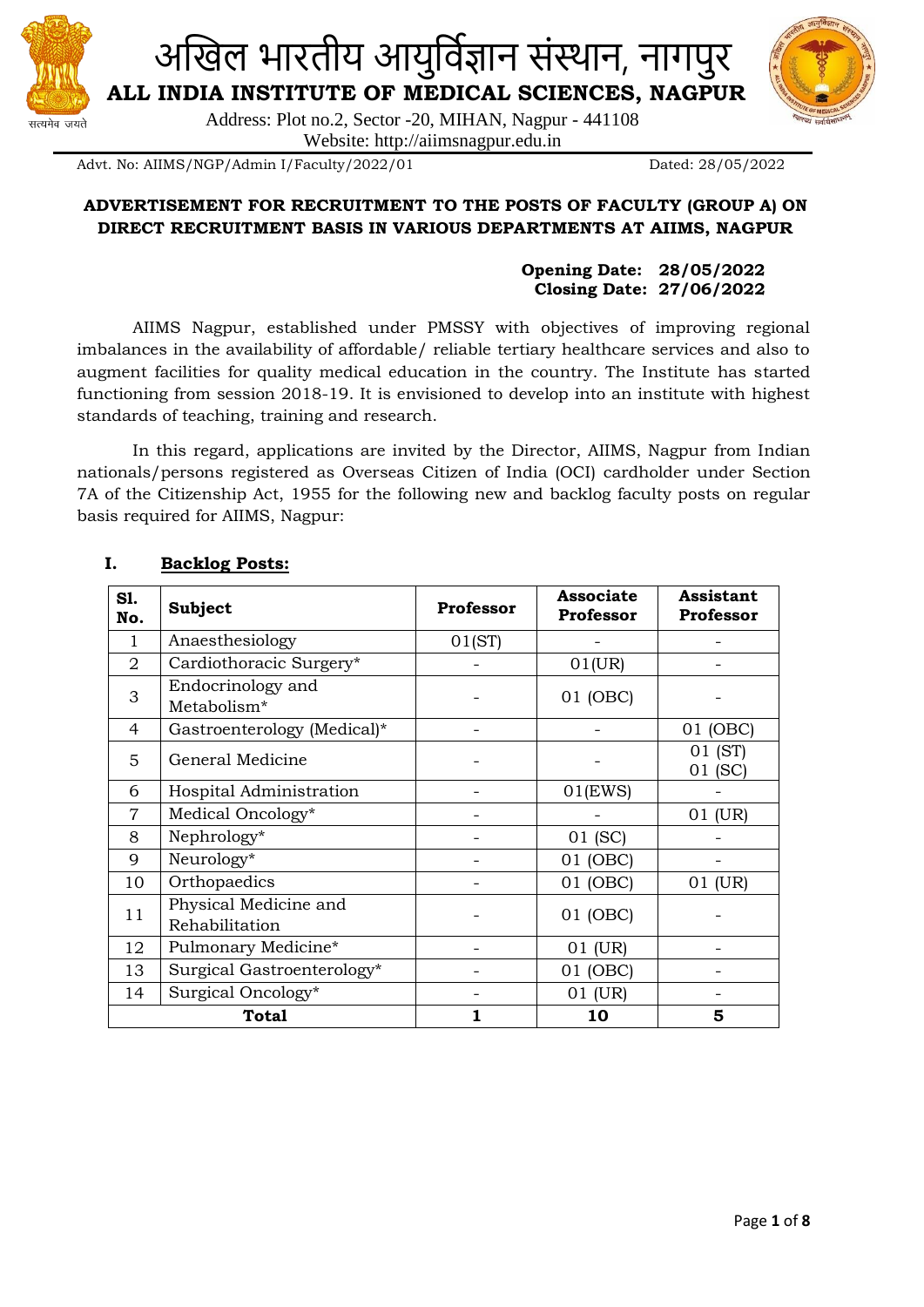## **II. New Posts:**

| S1.<br>No.     | <b>Subject</b>                                | <b>Professor</b> | <b>Additional</b><br>Professor | <b>Associate</b><br>Professor | Assistant<br>Professor |
|----------------|-----------------------------------------------|------------------|--------------------------------|-------------------------------|------------------------|
| 1              | <b>Biostatistics</b>                          |                  | 01 (UR)                        |                               |                        |
| $\overline{2}$ | Burns and Plastic Surgery*                    |                  | 01 (UR)                        |                               |                        |
| 3              | Cardiology*                                   | 01 (UR)          |                                |                               |                        |
| $\overline{4}$ | Dentistry (OMFS)                              | 01 (EWS)         |                                | -                             |                        |
| 5              | Endocrinology and<br>Metabolism*              |                  | 01 (SC)                        |                               | 01 (ST)                |
| 6              | Gastroenterology (Medical)*                   |                  | 01 (UR)                        |                               |                        |
| 7              | Nephrology*                                   | 01 (OBC)         |                                |                               |                        |
| 8              | Neurology*                                    |                  | 01 (UR)                        |                               |                        |
| 9              | Orthopaedics                                  | 01 (OBC)         |                                |                               |                        |
| 10             | Pulmonary Medicine*                           |                  | 01 (SC)                        |                               | 01 (SC)                |
| 11             | Radiodiagnosis                                | 01 (UR)          |                                |                               | 01 (ST)                |
| 12             | Transfusion Medicine and<br><b>Blood Bank</b> |                  | 01 (EWS)                       |                               | 01 (EWS)               |
| 13             | Trauma & Emergency                            | 01 (SC)          |                                |                               |                        |
| 14             | Urology*                                      |                  |                                | 01 (UR)                       |                        |
|                | <b>Total</b>                                  | 6                | $\mathbf 7$                    |                               | 4                      |

#### **\* Super Speciality Disciplines**

**Note:**

- 1. 08 posts (including 7 backlog) are reserved for Persons with Disabilities (PwDs) on horizontal reservation as follows-Professor-(1), Additional Professor-(1), Associate Professor-(2), Assistant Professor-(4). The following Physical requirement is required to fill up the post on horizontal basis. S, ST, W, MF, RW (ABBREVIATIONS USED: S=Sitting, ST=Standing W=Walking, MF=Manipulation by Fingers, RW=Reading & Writing)
- 2. Age and all other qualifications will be counted as on the **closing date of application i.e., 27/06/2022.**
- 3. In case, no applications are received in EWS category, UR candidates may be considered.
- 4. The above vacancies are provisional and subject to variation. The Director, AIIMS, Nagpur reserves the right to vary the vacancies including reserved vacancies as per the Govt. of India rules/circulars and requirements. The reservation will be followed as per Government of India Rules.
- 5. Pay Scale for recruitment under Direct Recruitment Basis:

| S1.            |                                                                      |                                                       |
|----------------|----------------------------------------------------------------------|-------------------------------------------------------|
| No.            | Post                                                                 | <b>Pay Scale</b>                                      |
| 1.             | Professor                                                            | Level-14A (168900-220400) As per $7th$ CPC plus usual |
|                |                                                                      | allowances including NPA (if applicable).             |
|                | Level- $13A2+ (148200 - 211400)$ of 7th CPC plus usual<br>Additional |                                                       |
| 2.             | Professor                                                            | allowances including NPA (if applicable).             |
|                | Associate                                                            | Level- 13A1+ (138300 – 209200) of 7th CPC plus usual  |
| 3.             | Professor                                                            | allowances including NPA (if applicable).             |
|                | Assistant                                                            | Level-12 (101500 – 167400) of 7th CPC plus usual      |
| 4 <sub>1</sub> | Professor                                                            | allowances including NPA (if applicable).             |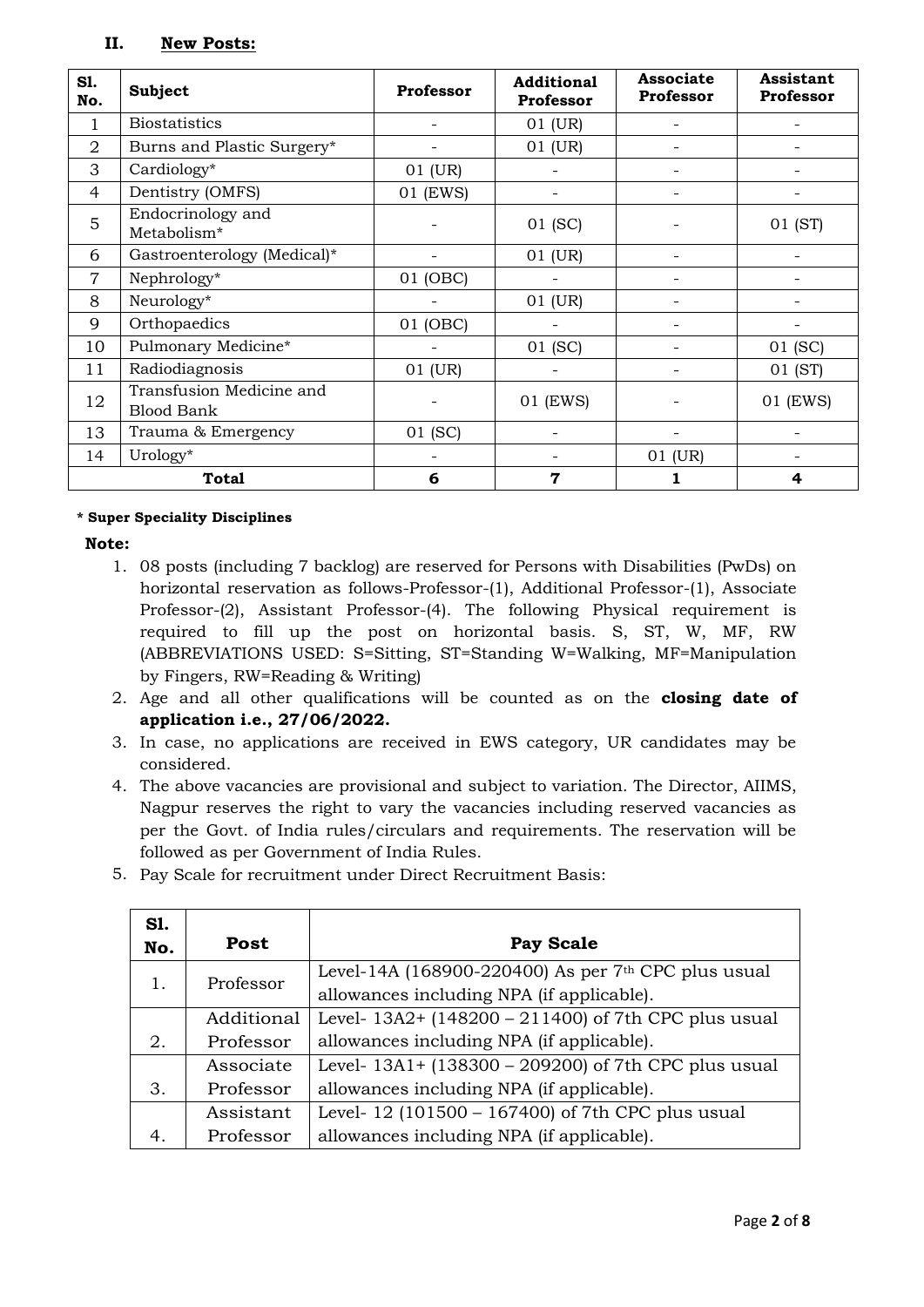The eligibility criteria for various posts are given as under:

| <b>S1.</b><br>No. | Name of<br>Post                              | <b>Qualification/Experience</b>                                                                                                                                                                                                                                                                                                                                                                                                                                                                                                                                                                                                                                                                                                                                                                                                                                                                                                              |  |
|-------------------|----------------------------------------------|----------------------------------------------------------------------------------------------------------------------------------------------------------------------------------------------------------------------------------------------------------------------------------------------------------------------------------------------------------------------------------------------------------------------------------------------------------------------------------------------------------------------------------------------------------------------------------------------------------------------------------------------------------------------------------------------------------------------------------------------------------------------------------------------------------------------------------------------------------------------------------------------------------------------------------------------|--|
| $\mathbf{1}$      | <b>Essential:</b><br>Professor               |                                                                                                                                                                                                                                                                                                                                                                                                                                                                                                                                                                                                                                                                                                                                                                                                                                                                                                                                              |  |
|                   |                                              | 1. A medical qualification included in the I or II schedule or part II of<br>the third schedule to the Indian medical council Act of 1956<br>(Persons possessing qualifications included in part II of third<br>schedule should also fulfil the condition specified in section 13(3)<br>of the Act.)                                                                                                                                                                                                                                                                                                                                                                                                                                                                                                                                                                                                                                         |  |
|                   |                                              | 2. A post graduate qualification e.g. MD/MS or a recognized<br>qualification<br>equivalent<br>thereto<br>in<br>the<br>respective<br>discipline/subject.                                                                                                                                                                                                                                                                                                                                                                                                                                                                                                                                                                                                                                                                                                                                                                                      |  |
|                   |                                              | For Trauma & Emergency, M.D. in Emergency Medicine or MD in<br>General Medicine or MS in General Surgery or a recognized<br>qualification equivalent thereto.                                                                                                                                                                                                                                                                                                                                                                                                                                                                                                                                                                                                                                                                                                                                                                                |  |
|                   |                                              | <b>Experience:</b>                                                                                                                                                                                                                                                                                                                                                                                                                                                                                                                                                                                                                                                                                                                                                                                                                                                                                                                           |  |
|                   |                                              | Fourteen years teaching and/or research experience in a recognized<br>institution in the subject of specialty after obtaining the qualifying<br>degree of M.D./M.S. or qualification recognized equivalent thereto.<br><b>Essential for Super Speciality disciplines:</b><br>1. Same as essential criteria 1 & 2 for Professor stated above.<br>2. D.M. in the respective discipline/subject for medical super<br>specialities and M.Ch. in the respective discipline/subject for<br>surgical super specialities (2 years or 3 years or 5 years recognized<br>course) or a qualification recognized equivalent thereto.<br><b>Experience:</b><br>Twelve years teaching and/or research experience in a recognized<br>institution in the subject of speciality after obtaining the qualifying<br>degree of D.M./M.Ch. (2 years after MD/MS or 5 years recognized<br>course after MBBS) or qualification recognized equivalent thereto.<br>ΩR. |  |
|                   |                                              |                                                                                                                                                                                                                                                                                                                                                                                                                                                                                                                                                                                                                                                                                                                                                                                                                                                                                                                                              |  |
|                   |                                              |                                                                                                                                                                                                                                                                                                                                                                                                                                                                                                                                                                                                                                                                                                                                                                                                                                                                                                                                              |  |
|                   |                                              |                                                                                                                                                                                                                                                                                                                                                                                                                                                                                                                                                                                                                                                                                                                                                                                                                                                                                                                                              |  |
|                   |                                              |                                                                                                                                                                                                                                                                                                                                                                                                                                                                                                                                                                                                                                                                                                                                                                                                                                                                                                                                              |  |
|                   |                                              |                                                                                                                                                                                                                                                                                                                                                                                                                                                                                                                                                                                                                                                                                                                                                                                                                                                                                                                                              |  |
|                   | qualification recognized equivalent thereto. | Eleven years teaching and/or research experience is necessary for the<br>candidates possessing the 3 years recognized degree of D. M./M.Ch. or                                                                                                                                                                                                                                                                                                                                                                                                                                                                                                                                                                                                                                                                                                                                                                                               |  |
|                   | <b>Essential for Dentistry</b>               |                                                                                                                                                                                                                                                                                                                                                                                                                                                                                                                                                                                                                                                                                                                                                                                                                                                                                                                                              |  |
|                   | Act, 1948                                    | 1. A graduate dental qualification e.g. included in Part-I of Dentist                                                                                                                                                                                                                                                                                                                                                                                                                                                                                                                                                                                                                                                                                                                                                                                                                                                                        |  |
|                   |                                              | 2. MDS in Oral & Maxillofacial Surgery or a qualification<br>recognized equivalent thereto.                                                                                                                                                                                                                                                                                                                                                                                                                                                                                                                                                                                                                                                                                                                                                                                                                                                  |  |
|                   |                                              | <b>Experience:</b>                                                                                                                                                                                                                                                                                                                                                                                                                                                                                                                                                                                                                                                                                                                                                                                                                                                                                                                           |  |
|                   |                                              | Fourteen years teaching and/or research experience in a recognized<br>institution in the subject of specialty after obtaining the qualifying                                                                                                                                                                                                                                                                                                                                                                                                                                                                                                                                                                                                                                                                                                                                                                                                 |  |
|                   |                                              | degree of MDS qualification recognized equivalent thereto.                                                                                                                                                                                                                                                                                                                                                                                                                                                                                                                                                                                                                                                                                                                                                                                                                                                                                   |  |

# **Essential Eligibility Criteria:**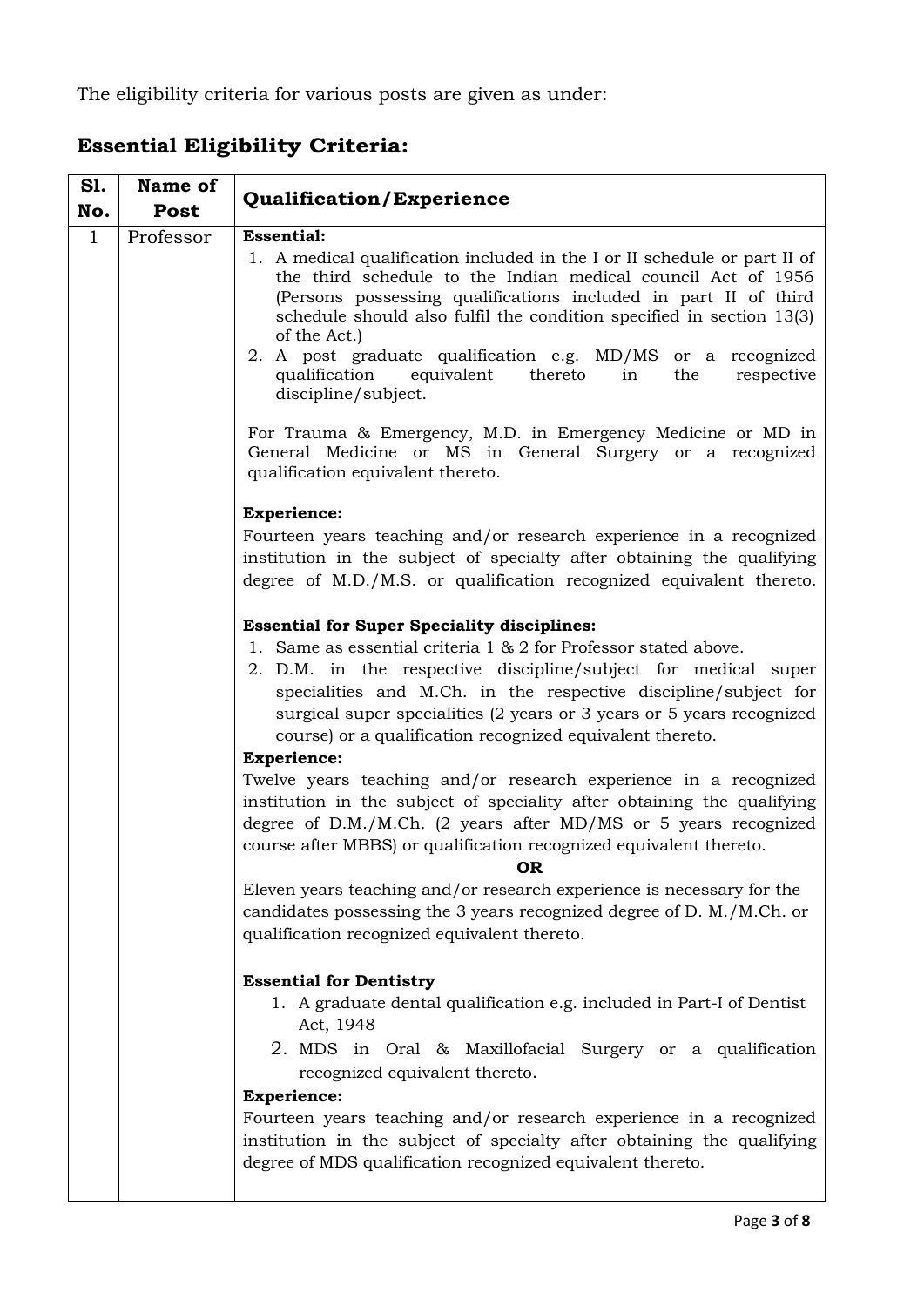| $\overline{2}$ | Additional | <b>Essential:</b>                                                                                                                               |  |
|----------------|------------|-------------------------------------------------------------------------------------------------------------------------------------------------|--|
|                | Professor  | 1. Same as essential criteria 1 & 2 for Professor stated above.                                                                                 |  |
|                |            | <b>Experience:</b>                                                                                                                              |  |
|                |            | Ten years teaching and/or research experience in a recognized                                                                                   |  |
|                |            | institution in the subject of specialty after obtaining the qualifying<br>degree of M.D./M.S. or a qualification recognized equivalent thereto. |  |
|                |            | <b>Essential for Super Speciality disciplines:</b>                                                                                              |  |
|                |            | 1. Same as essential criteria 1 & 2 for Professor stated above.                                                                                 |  |
|                |            | 2. D.M. in the respective discipline/subject for medical super                                                                                  |  |
|                |            | specialities and M.Ch. in the respective discipline/subject for                                                                                 |  |
|                |            | surgical super specialities (2 years or 3 years or 5 years recognized                                                                           |  |
|                |            | course) or a qualification recognized equivalent thereto.                                                                                       |  |
|                |            | <b>Experience:</b>                                                                                                                              |  |
|                |            | Eight years teaching and/or research experience in a recognized                                                                                 |  |
|                |            | institution in the subject of speciality after obtaining the qualifying                                                                         |  |
|                |            | degree of D.M./M.Ch. (2 years after MD/MS or 5 years recognized                                                                                 |  |
|                |            | course after MBBS) in the respective discipline/subject or a                                                                                    |  |
|                |            | qualification recognized equivalent thereto.                                                                                                    |  |
|                |            | <b>OR</b>                                                                                                                                       |  |
|                |            | Seven years teaching and/or research experience in a recognized<br>institution in the subject of speciality for the candidate possessing 3      |  |
|                |            | recognized<br>D.M./M.Ch.<br>degree<br>the<br>years<br>in<br>respective                                                                          |  |
|                |            | discipline/subject or a qualification recognized equivalent thereto.                                                                            |  |
|                |            |                                                                                                                                                 |  |
|                |            | <b>Essential for Non-Medical Discipline (Biostatistics):</b>                                                                                    |  |
|                |            | A Master's Degree in Statistics/Biostatistics<br>i)                                                                                             |  |
|                |            | A Doctorate Degree from a recognized university.<br>$\overline{11}$                                                                             |  |
|                |            | Ten years teaching and/or research experience in a<br>iii)                                                                                      |  |
|                |            | recognized institution in the discipline/subject concerned                                                                                      |  |
|                |            | after obtaining the doctorate Degree.                                                                                                           |  |
| 3              | Associate  | <b>Essential:</b><br>1. Same as essential criteria 1 & 2 for Professor stated above.                                                            |  |
|                | Professor  | <b>Experience:</b>                                                                                                                              |  |
|                |            | Six years teaching and/or research experience in a recognized                                                                                   |  |
|                |            | institution in the subject of specialty after obtaining the qualifying                                                                          |  |
|                |            | degree of M.D./M.S. or a qualification recognized equivalent thereto.                                                                           |  |
|                |            | <b>Essential for Super Speciality disciplines:</b>                                                                                              |  |
|                |            | 1. Same as essential criteria 1 & 2 for Professor stated above.                                                                                 |  |
|                |            | 2. D.M. in the respective discipline/subject for medical super                                                                                  |  |
|                |            | specialities and M.Ch. in the respective discipline/subject for                                                                                 |  |
|                |            | surgical super specialities (2 years or 3 years or 5 years recognized                                                                           |  |
|                |            | course) or a qualification recognized equivalent thereto.                                                                                       |  |
|                |            | <b>Experience:</b><br>Four years teaching and/or research experience in a recognized                                                            |  |
|                |            | institution in the subject of speciality after obtaining the qualifying                                                                         |  |
|                |            | degree of D.M./M.Ch. (2 years after MD/MS or 5 years recognized                                                                                 |  |
|                |            | course after MBBS) in the respective discipline/subject or a                                                                                    |  |
|                |            | qualification recognized equivalent thereto.                                                                                                    |  |
|                |            | <b>OR</b>                                                                                                                                       |  |
|                |            | Three years teaching and/or research experience in a recognized                                                                                 |  |
|                |            | institution in the subject of speciality for the candidate possessing 3                                                                         |  |
|                |            | D.M./M.Ch.<br>the<br>recognized<br>degree<br>in<br>respective<br>years                                                                          |  |
|                |            | discipline/subject or a qualification recognized equivalent thereto.                                                                            |  |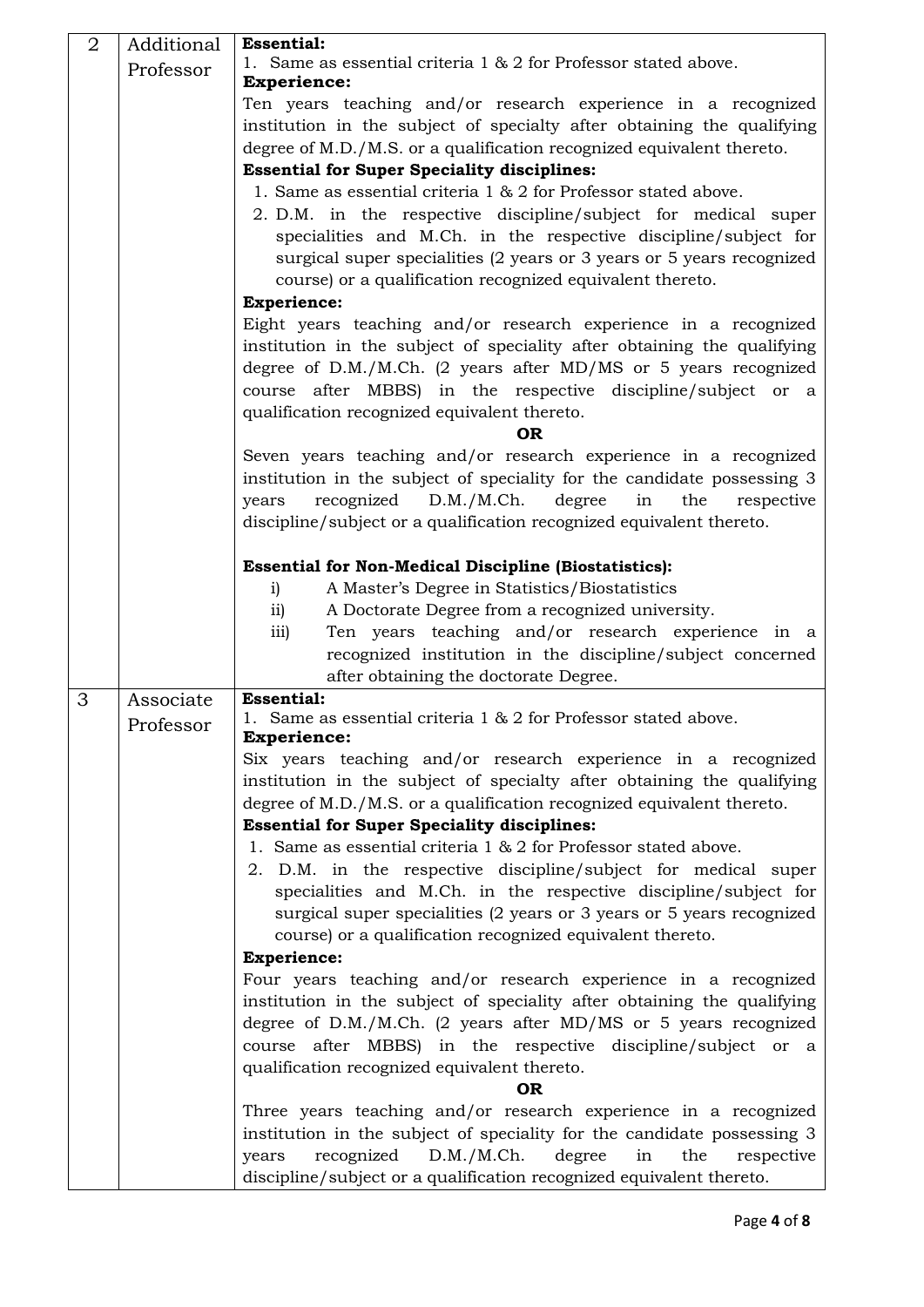| $\overline{4}$ | Assistant                                                 | <b>Essential:</b>                                                       |
|----------------|-----------------------------------------------------------|-------------------------------------------------------------------------|
|                | Professor                                                 | 1. Same as essential criteria $1 \& 2$ for Professor stated above.      |
|                |                                                           | <b>Experience:</b>                                                      |
|                |                                                           | Three years teaching and/or research experience in a recognized         |
|                |                                                           | institution in the subject of specialty after obtaining the qualifying  |
|                |                                                           | degree of M.D./M.S. or a qualification recognized equivalent thereto.   |
|                |                                                           | <b>Essential for Super Speciality disciplines:</b>                      |
|                |                                                           | 1. Same as essential criteria 1 & 2 for Professor stated above.         |
|                |                                                           | 2. D.M. in the respective discipline/subject for medical super          |
|                |                                                           | specialities and M.Ch. in the respective discipline/subject for         |
|                |                                                           | surgical super specialities (2 years or 3 years or 5 years recognized   |
|                | course) or a qualification recognized equivalent thereto. |                                                                         |
|                |                                                           | <b>Experience:</b>                                                      |
|                |                                                           | One-year teaching and/or research experience in a recognized            |
|                |                                                           | institution in the subject of speciality after obtaining the qualifying |
|                |                                                           | degree of $D.M./M.Ch.$ (2 years after MD/MS or 5 years recognized       |
|                |                                                           | course after MBBS) or qualification recognized equivalent thereto.      |
|                |                                                           | However, no experience is necessary for the candidates possessing the   |
|                |                                                           | 3 years recognized degree of D.M./M.Ch or qualification recognized      |
|                |                                                           | equivalent thereto.                                                     |

## **GENERAL CONDITIONS**

- 1. The aspiring applicants satisfying the eligibility criteria in all respect must submit their application through **Google form link <https://forms.gle/xSL5qveZw7U6o4mM9> by 27/06/2022 and post by 11/07/2022.**
- 2. The applicants applying in response to this advertisement should satisfy themselves regarding their eligibility for the aforesaid post and must fulfil all the eligibility criteria on or before **27/06/2022** failing which their application will be rejected.

Candidates must fill in the application form in MS Word format as per the proforma given along with this Notice and take a printout of the same. The filled in application (with the photograph and signature) may be scanned in pdf format. The following list of documents (format) is to be uploaded via the google form link **i.e. <https://forms.gle/xSL5qveZw7U6o4mM9>**

- i. Filled application (pdf/word format)
- ii. Filled Brief of the Candidate. (Annexure I in pdf format)
- iii. Filled Power Point Presentation (Annexure II in MS PowerPoint format)
- iv. Scanned copies of original educational Certificates (From SSLC to PG) (Ph.D – For Non-Medical posts)
- v. Scanned copies of original experience Certificates (Teaching / Research experience as required for the post applied)
- vi. Scanned copies of other relevant documents
- vii. Scanned copies of latest original registration Certificates UG & PG

## **All Relevant certificates are to be combined into a single PDF file and uploaded on the google form.**

Duly signed print out of your application form along with, Annexure-I, selfattested photocopies of all the documents in support of age, educational qualification, experience, category etc. **MUST** be sent by Speed/Registered Post to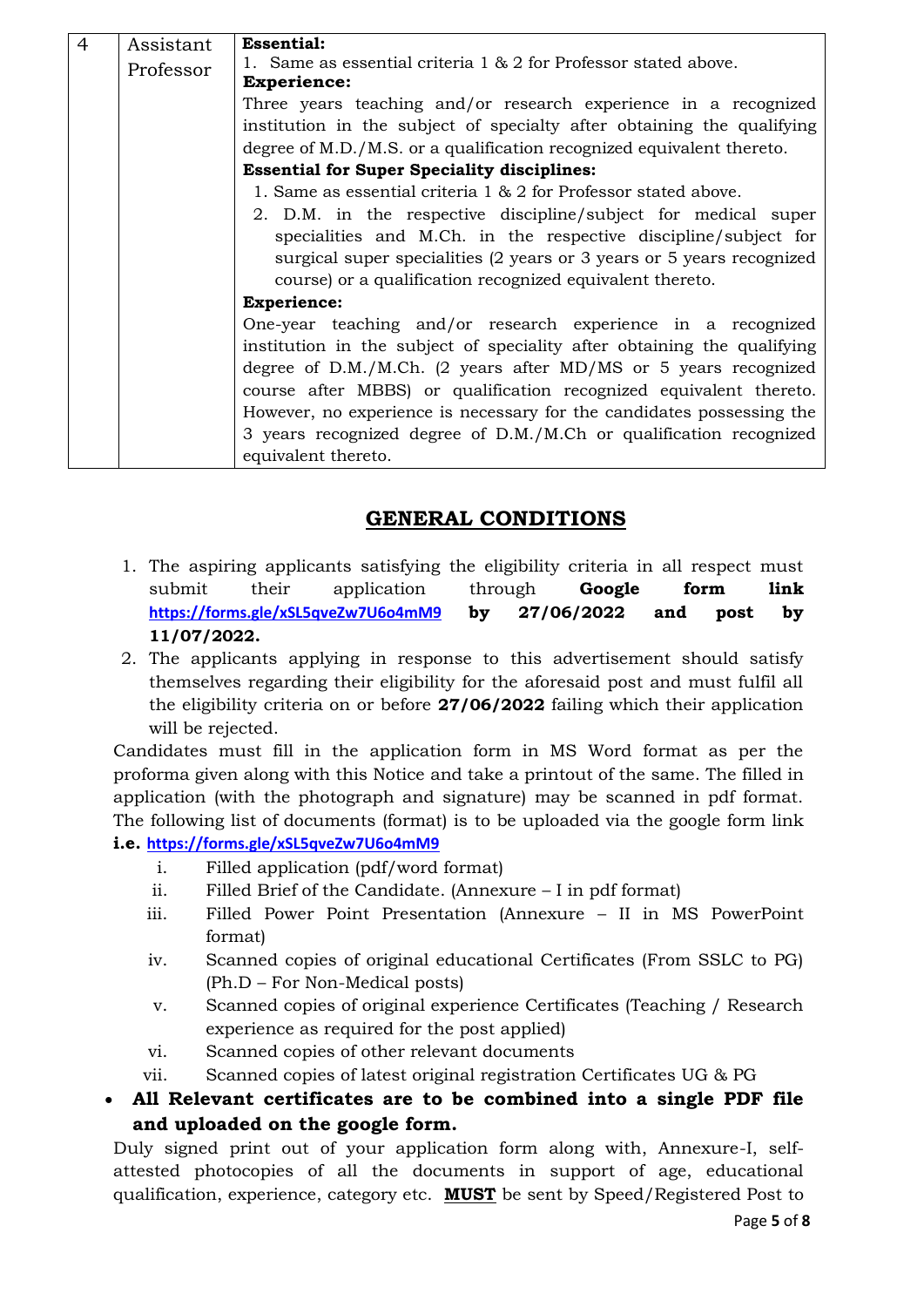**The Director, AIIMS Nagpur, Administrative Block, Plot no.2, Sector -20, MIHAN, Nagpur – 441108** by **11/07/2022.** failing which your candidature will not be considered for the above said post. The envelope should be super-scribed "APPLICATION FOR THE POST OF ………………………………….. (mention name of the post you have applied for)" and contain the following documents:

- i. Printout of application form.
- ii. Mark sheets and degrees.
- iii. Proof of Age.
- iv. Caste Certificate ST/SC/OBC (In prescribed format as per GoI norms)
- v. For EWS category Income and asset certificate as prescribed By GoI norms issued by Revenue officer not below the rank of Tahsildar.
- vi. Experience Certificate(s)
- vii. NOC (No Objection Certificate) for those Candidates who are working in Govt. Organization.
- viii. Two passport size Photographs.
- ix. Any other relevant documents.
- 3. Applicants must fill all the details carefully since after submission of application request for change in any information at any later stage will not be considered.
- 4. Candidates who wish to apply for more than one post should apply separately for each post and pay the application fee for each post.
- 5. Relaxation in age will be as per GOI rules.
- 6. 4% reservation for PWD candidates (on horizontal basis).
- 7. **Upper age limit:**
- i. Professor/Additional Professor: Not exceeding 58 (Fifty Eight) years as on closing date.
- ii. Associate Professor/Assistant Professor: Not exceeding 50 (Fifty) years as on closing date.
- iii. Upper age limit shall be determined as on last date of submission of online application.
- iv. No age relaxation would be available to SC/ST/OBC candidates applying for unreserved vacancies.
- v. Age relaxation permissible to various categories is as under:

| <b>S1.</b><br>No. | Category                              | relaxation permissible beyond<br>Age<br>the upper age limit |
|-------------------|---------------------------------------|-------------------------------------------------------------|
|                   | SC/ST                                 | 05 Years                                                    |
| 2.                | <b>OBC</b>                            | 03 Years                                                    |
| 3.                | PWD(OPH)                              | 05 Years                                                    |
| 4.                | Government Servant/<br>Ex-Servicemen* | 05 Years                                                    |

\*As per Govt. of India rules

## 8. **Caste/Category Certificates: (A) OBC Category**

i. The vacancies are being advertised in financial year **2022-2023**, therefore, valid NCL-OBC certificate issued during the period **from 01.04.2022 to 31.03.2023** will be considered valid. Candidature who have OBC-NCL certificate issued before or after this period (i.e **01.04.2022 to 31.03.2023**) will not be considered valid for this advertisement.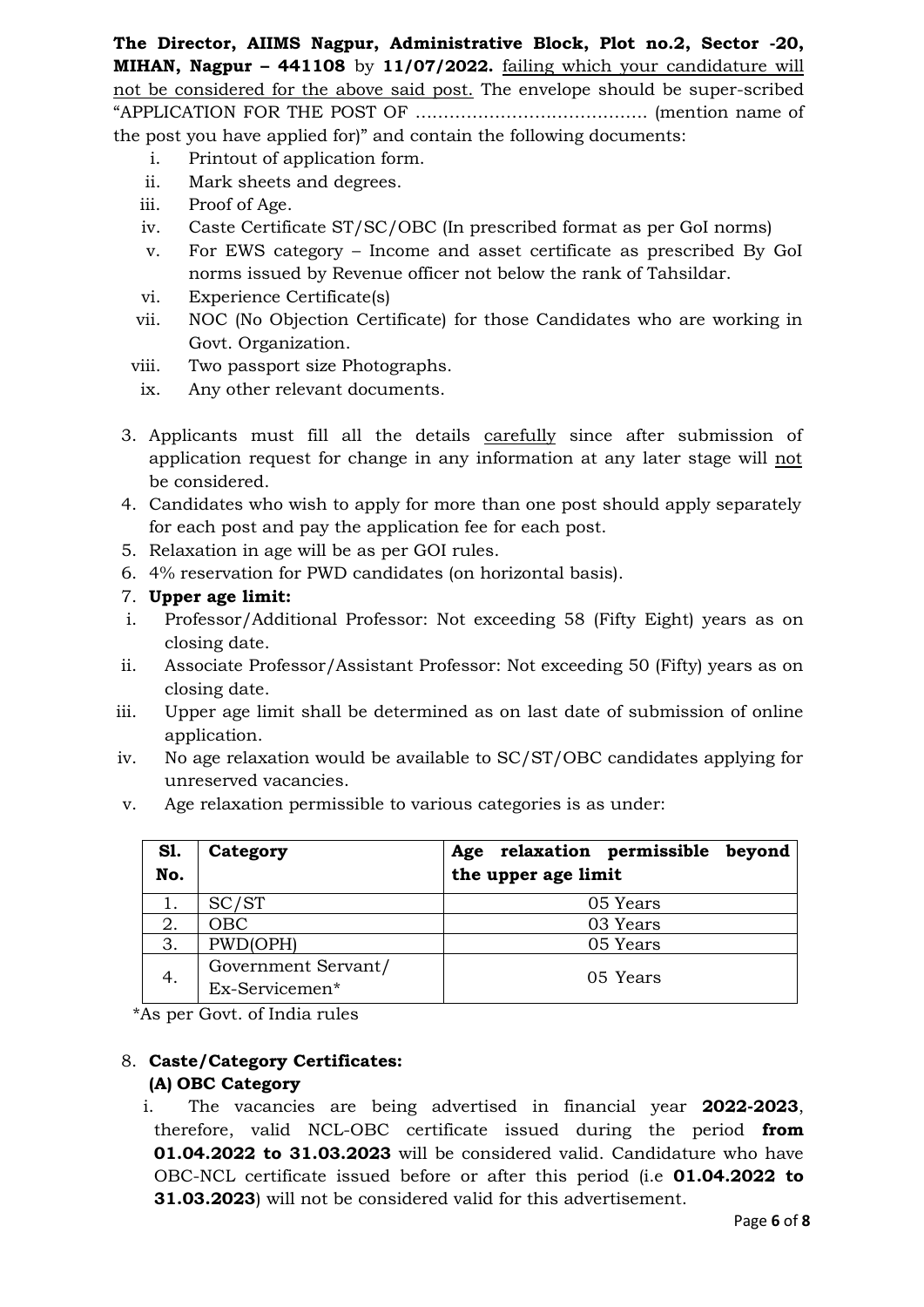- ii. Candidates applying under OBC category must produce the valid caste certificate in the format provided by the DoP&T vide O.M. No. 36036/2/2013-Estt. (Res.) dated 30.05.2014 and further clarification issued by DoP&T OM No. 36036/2/2013-Estt(Res-I) dated 31.03.2016.
- iii. **Certificate must be valid for employment in Central Government Institutions**. OBC candidate's eligibility will be based on Castes borne in the Central List of Govt. of India. **Their Sub-caste should also match with the entries in Central List of OBC, failing which their candidature as OBC candidate will not be considered**. The OBC certificate should clearly show that the applicant does not belong to the Creamy Layer.

### **(B) EWS Category**

i. The vacancies advertised under EWS Category are as per the instructions issued by DoPT, Ministry of Personnel, Public Grievances & Pension, Govt. of India, vide OM. No. 36039/1/2019-Estt (Res), dated 31.01.2019.

ii. Application under **EWS category will be considered subject to submission of Income and Assets certificate on a prescribed format issued by the competent authority** and subject to verification of genuineness of the certificate by the issuing authority. As per DoP&T OM No. 36039/1/2019-Estt (Res), dated 31.01.2019, the crucial date for submitting income and asset certificate by the candidate is the closing date for receipt of application for the post, except in cases where date is fixed otherwise.

- 9. The decision of Director, AIIMS Nagpur in this regard shall be final and binding. The offer of appointment when made will be provisional and subject to verification of credentials (Educational & Personal) by competent authority. The vacancies are provisional and subject to variation. The Director, AIIMS, Nagpur reserves the right to vary the vacancies including reserved vacancies. No correspondence whatsoever would be entertained in this regard.
- 10.**Application fee for General/OBC/EWS category Rs. 2,000/-, for SC/ST category Rs. 500/- is required to be remitted using the payment link given on the website** [http://aiimsnagpur.edu.in/recruitment\\_notices.](http://aiimsnagpur.edu.in/recruitment_notices) **Any other instrument of payment is not acceptable. The Application fee is non-refundable. For PwD category application fee is exempted.**
- 11. Those who are working in Central/State/Government/Semi-Government/Autonomous Institution must submit a **"NO OBJECTION CERTIFICATE"** from the employers at the time of interview.
- 12. Self-Attested photocopies of Degrees, Certificates, Mark sheets, Age proof, Caste certificates etc. may be annexed to the printed copy of the application and the same shall be produced in original along with photocopy for verification at the time of interview.
- 13. Based on bio-data, the Search cum Selection Committee may short-list Candidates for interview. Candidates called for interview will have to produce all relevant original documents in proof of details furnished in their application at the time of interview.
- 14. The interview will be held in Nagpur only. List of eligible candidates, Date, time & venue for interview shall be put up in the website. No TA/DA will be paid for appearing in the interview.
- 15. Canvassing of any kind will lead to disqualification. The prescribed qualification is minimum and mere possessing the same does not entitle any candidate for selection.
- 16. The appointment will be subject to review and probation of two years.
- 17. If an appointee wishes to apply somewhere else during the probation period –